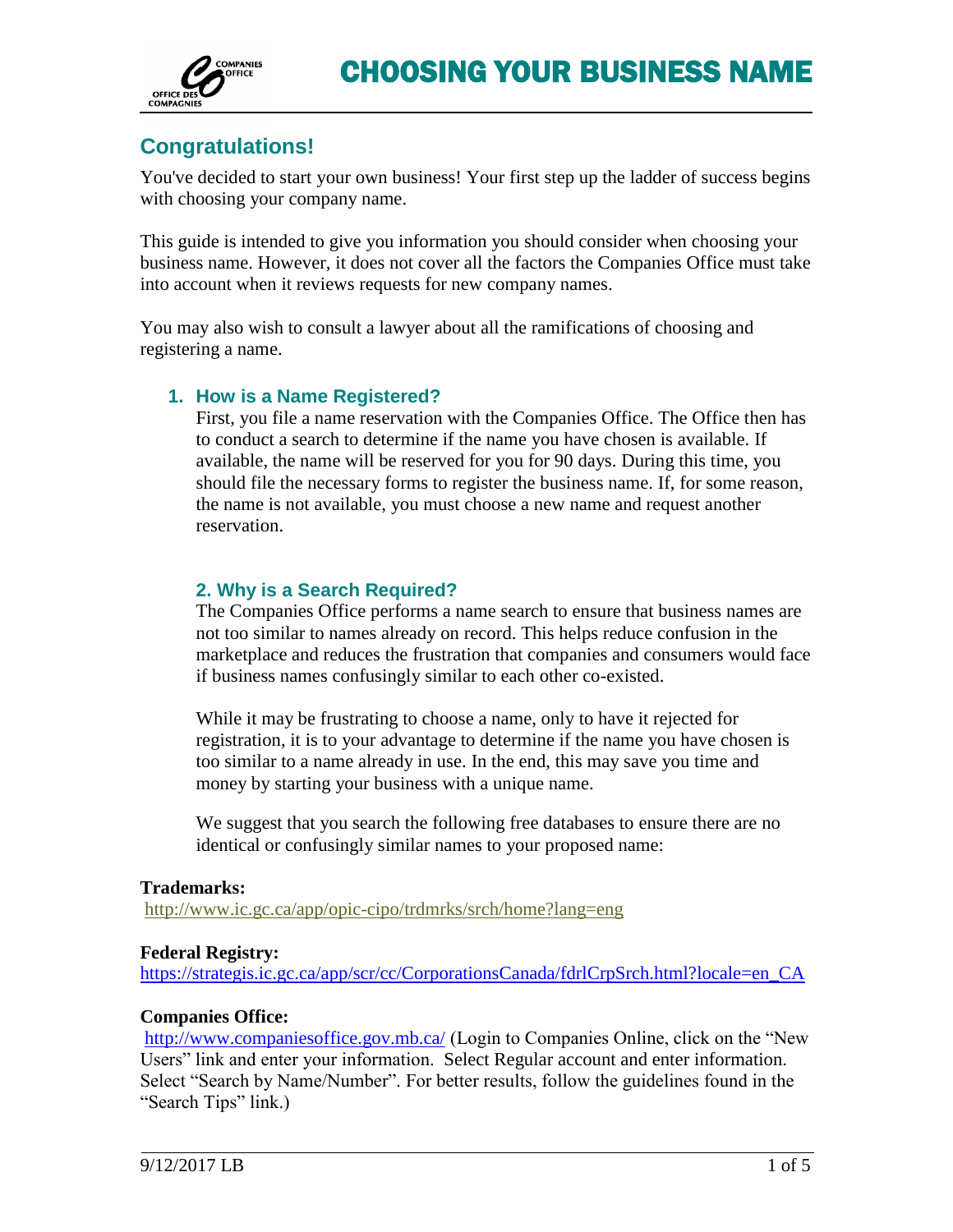

# **3. If Your Name is Reserved - Please Note the Following!**

Reservation of a name is not "protection" or a "guarantee" that your name is automatically available. You use a name at your own risk. It is your responsibility to ensure that the name you choose is not identical or confusingly similar to an existing trademark, business, association or corporation. If anyone complains about your name, and that complaint is held valid, you will have to change your name.

## **4. Factors to Consider**

The Companies Office must consider many factors when deciding whether a business name is too similar to a name already on record. Some of these factors are:

 **Distinctiveness** - In a business name, there are usually two parts. The first is the distinctive part, and makes it easy to distinguish your company name from others in the same line of business (e.g., Dave's). The second part is the descriptive portion, which describes what the business does (e.g., trucking). A business name will be rejected if it is too general, or describes only the nature of business (e.g., Food Services).

How original is the distinctive part of your company name (e.g., is the distinctive portion common, such as Winnipeg, Canadian or Western)?

- **Sound** Do the names sound the same even though they are spelled differently (e.g., Knight, Night and Nite)?
- **Nature of Business** Are the companies in similar lines of business?
- **Location** Are the businesses located in the same city, town or area of the province?

## **5. Specific Guidelines/Regulations to Consider**

Other specific regulations affect the availability of business names, such as:

## **One Word Names**

A business name does not have to contain both a distinctive and a descriptive part. Sometimes a business name may be only one word. These business names may be difficult to obtain, as the name will be rejected if that word is already contained in another company name.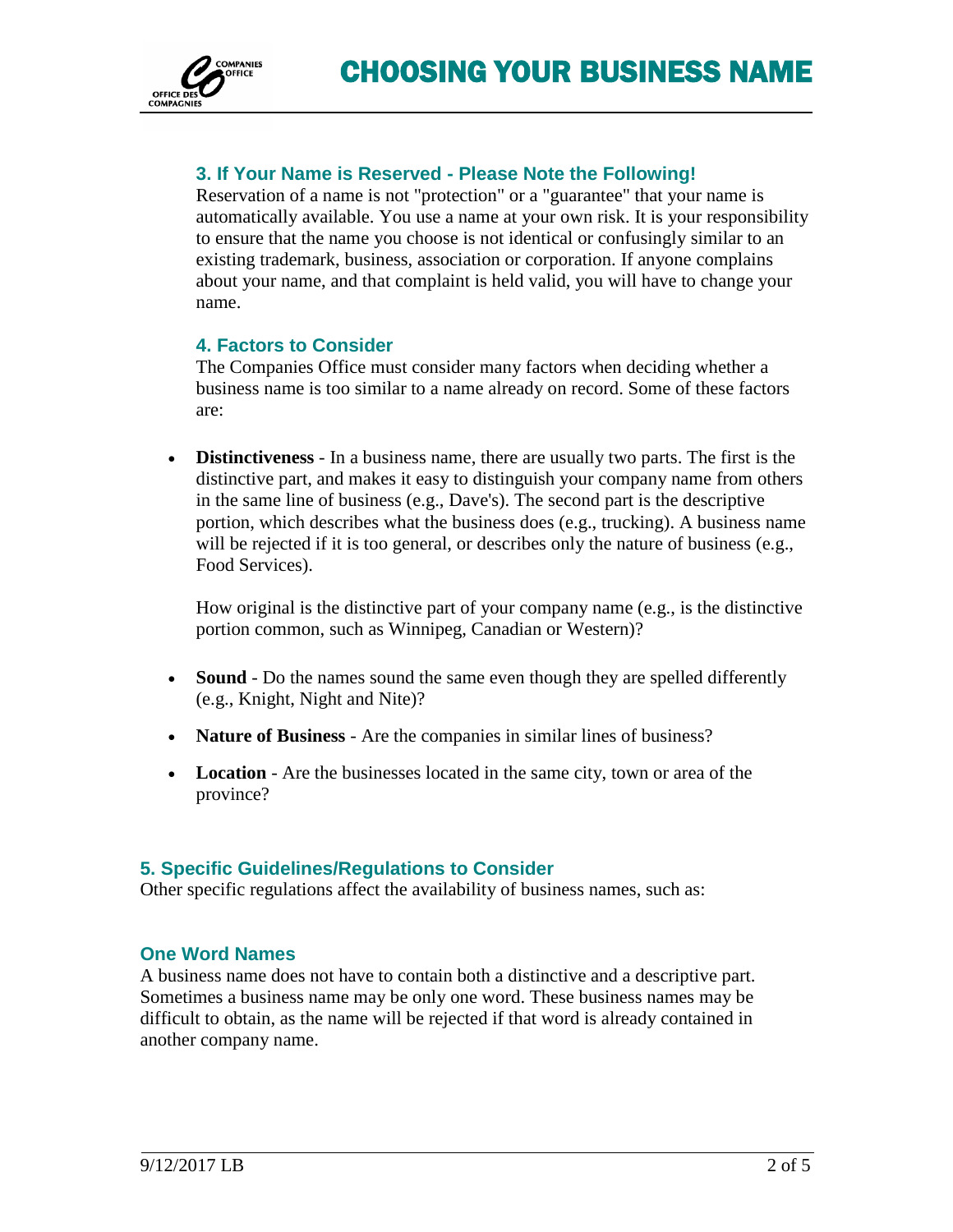

## **Numbered Names**

If you want your business to have a numbered name (e.g., 1234567 Manitoba), a name search is not required and the Companies Office will assign a number. Simply complete the business name on the registration form as follows: Manitoba

#### **Bilingual Names**

If your business name is bilingual, a separate search of the second version will be required if it is visually different from the first version.

#### **Misdescriptive**

A business name cannot misdescribe the business, goods or services of a company (e.g., Western Trucking - but the nature of business is a bakery).

#### **Obscene**

No word or expression that is obscene or suggests a business that is scandalous, obscene or immoral can be used in a business name.

#### **Punctuation Marks**

A business name may contain only the following punctuation marks:

! " # \$ % & '( ) \* +, \_ -/:; < + > ? [ ] \.

## **Legal Elements**

A business name cannot contain a corporate ending (e.g., Ltd., Inc., or Corp.). This remains true even if the legal element forms part of another word (e.g., Omnicorp, Enercorp, etc.) if the word appears at or near the end of the name.

## **Government Connection**

A business name will not be approved if it implies a connection with the Crown, members of the Royal Family, Government of Canada or Government of Manitoba, unless a consent from the appropriate authority is received.

#### **Manitoba**

Manitoba and its abbreviations Man. or MB, cannot be the first word in a business name. However, Manitoba can be used anywhere else in a business name (e.g., J.B. Enterprises Manitoba).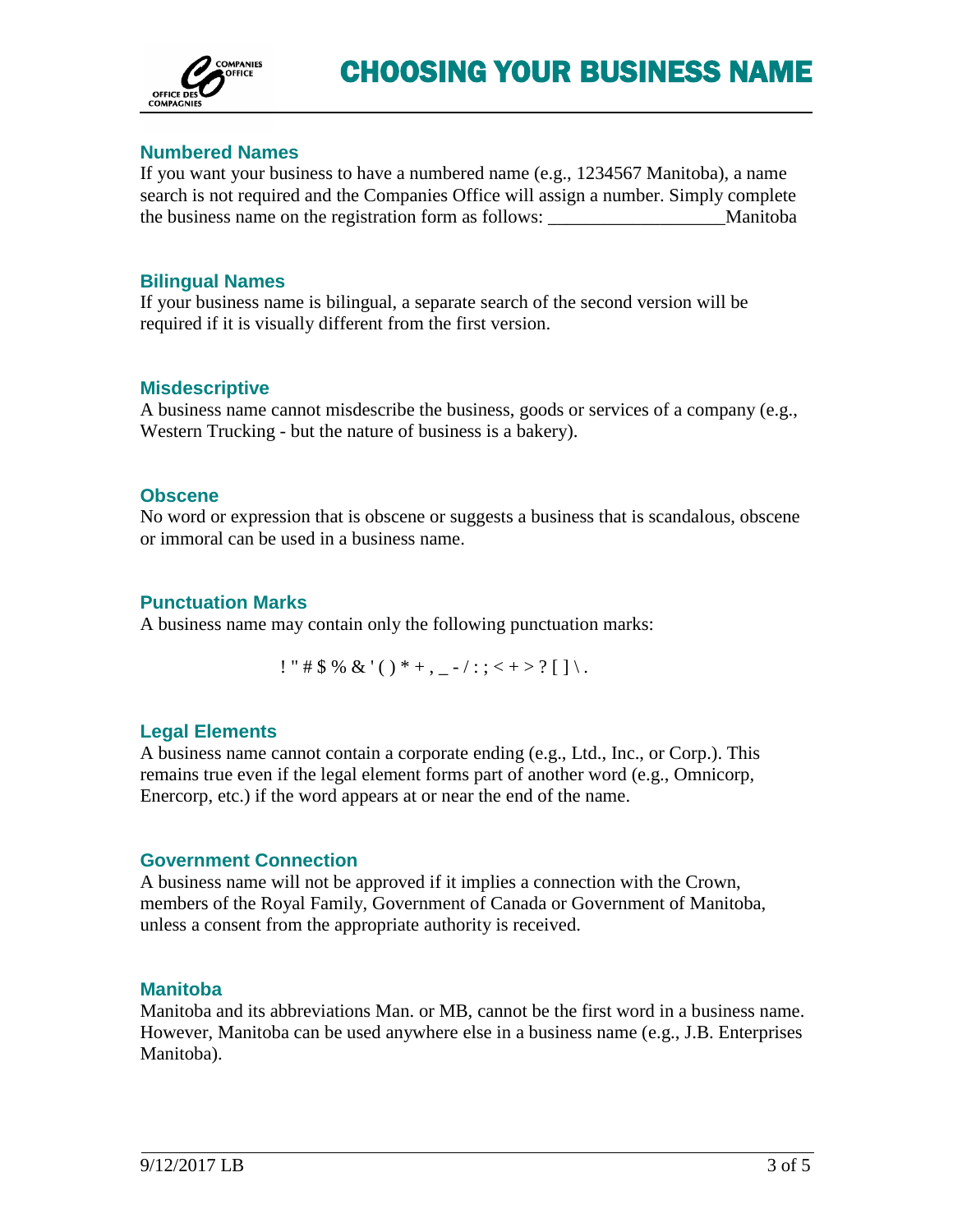

### **Using the name of another province**

A business name cannot contain the name of another province, unless consent is received from the Companies Office in that province.

#### **University**

A business name cannot contain the word University unless consent is received from the Board of Governors, University of Manitoba.

#### **Family Names**

A business name can contain a family name, but the name cannot be a surname alone (e.g., Reynolds). Moreover, the person with the surname must either be a registrant or provide a letter of consent.

#### **Initials**

Where a business name is made up entirely of initials, at least three letters are required (e.g., ABF).

#### **Geographic Area**

A business name shall not be only a geographic location used alone (e.g., Lake Winnipeg)

#### **Association or Society**

A business name cannot contain the words Association or Society as they imply a nonprofit undertaking. However, a business name can contain the word Associated.

## **Names Indicating the Practice of a Profession**

If a business name suggests the practice of a profession that is regulated by a statute (e.g., ABC Engineering), the registration must be accompanied by proof of professional standing for one of the registrants involved. Usually a photocopy of a current membership in the governing organization is sufficient.

Proof of professional standing would be required if your business name implies the practice of the following professions:

Medical, Veterinary, Legal, Engineers, Architects, Accountants, Chiropractors, Dentists, Naturopathic and Physiotherapists. Please note that this list may not be complete.